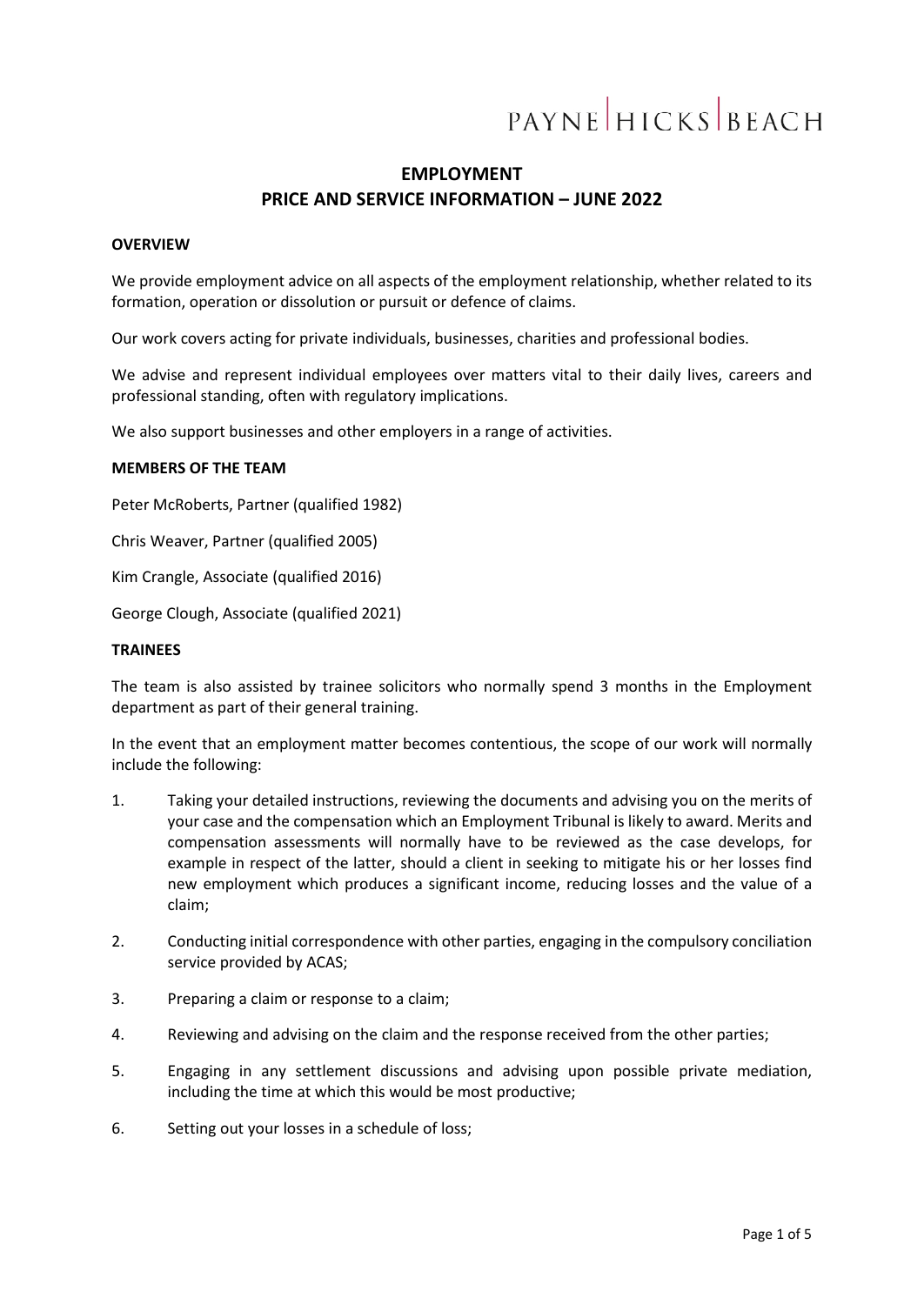- 7. Preparing for and attending any preliminary hearings, including private case management hearings at which procedural directions for the conduct of the case will be given, involving completion of an agenda and a list of issues;
- 8. Compiling and reviewing the documentary evidence, exchanging lists of documents and examining the material produced by the other parties;
- 9. Agreeing a joint bundle of documents for use at future hearings, whether related to liability or compensation;
- 10. Drafting witness statements cross referenced to the documentation;
- 11. Assessing the other parties' witness statements and the effect which these may have upon prospects or value;
- 12. Preparing a chronology and a list of relevant individuals;
- 13. Preparing and delivering a brief to Counsel;
- 14. Liaising with Counsel over the witness statements and the evidence; and
- 15. Attending the final hearing, and potentially also a hearing for the assessment of compensation.

Most cases are resolved through negotiation and agreement. The possibility remains that a matter may have to be taken to a final hearing. Costs are not normally awarded for or against parties in Employment Tribunal proceedings and therefore there needs to be careful assessment of the net returns which a claimant may recover. The taxation of compensation will also relevant, with certain advantages being available upon agreeing terms.

# **OUR CHARGES AS AT 1 JUNE 2022**

Subject to our standard terms and conditions of business, our legal fees are calculated by reference, among other things, to the total amount of time spent on a case. Charges are made for telephone calls, outgoing letters and emails, consideration of documentation addressing tactics and case planning, meetings and general preparation and pursuit of a claim.

| Partners                 | £500 per hour (subject to modification) |
|--------------------------|-----------------------------------------|
| <b>Senior Associates</b> | £350 per hour                           |
| Associates               | £285 per hour                           |
| Trainee solicitors       | £190-£200 per hour                      |

The above rates do not include VAT.

We will provide an estimate of overall costs once we have enough information to do so. The amount of work involved in each case will depend upon the facts and issues but also the level of support required by each individual client.

As a general guide, the overall costs of bringing or defending claims for wrongful or unfair dismissal are as follows, excluding barristers' fees and any expert witness fees: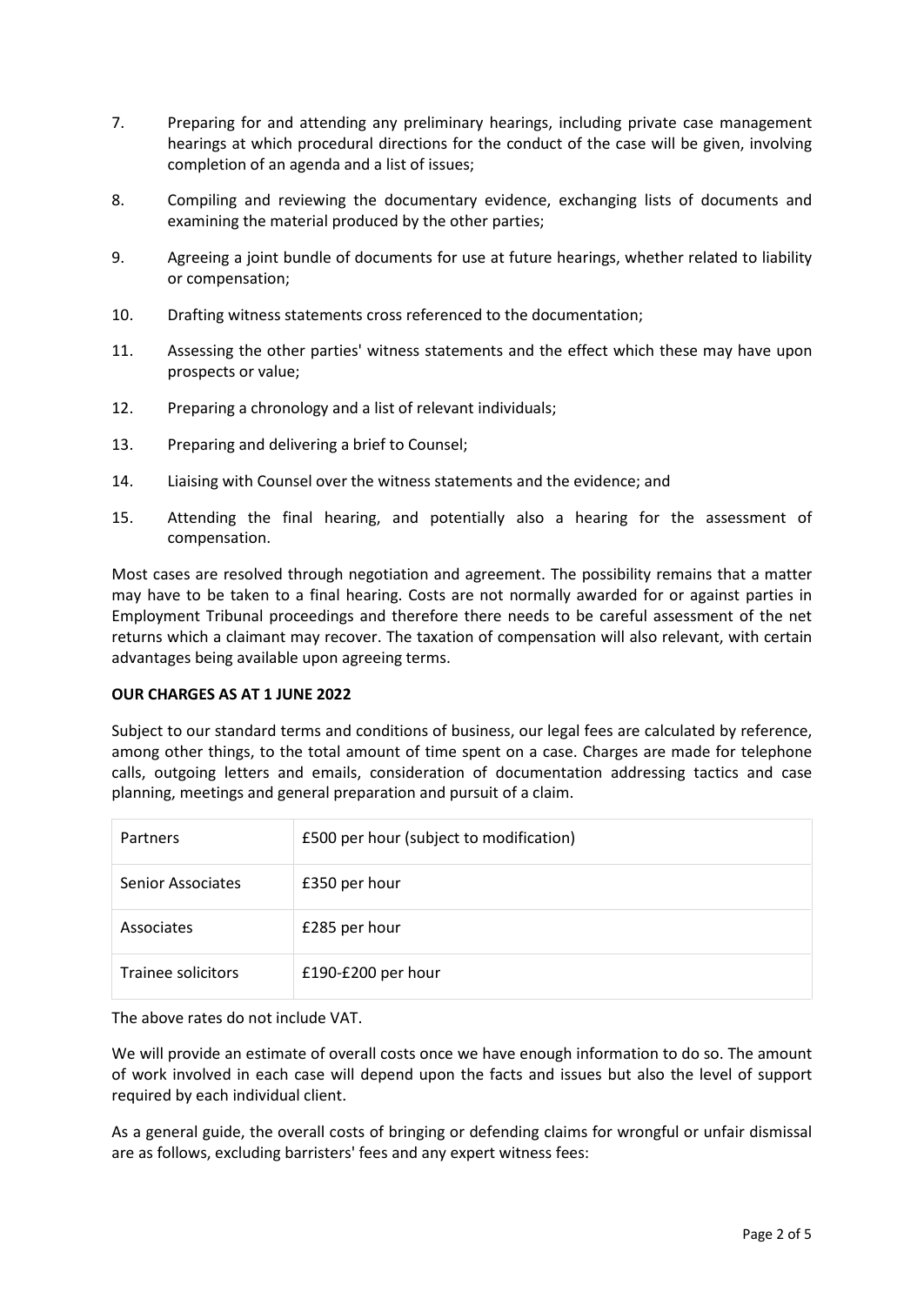- 1. A common case of unfair dismissal, £25,000 to £50,000, excluding VAT;
- 2. A more complicated case involving a range of claims, £50,000 to £100,000, excluding VAT; and
- 3. A complex case involving a range of claims and highly technical or evidential issues, £100,000 to £150,000, excluding VAT.

The overall costs of a case may be higher or lower than the range of figures given above. A variety of factors has to be taken into account including:

- 1. The volume and complexity of the documentation to be considered;
- 2. The complexity of the history of the case;
- 3. The number of witnesses to be called;
- 4. The client's personal requirements or circumstances, for example, involving exceptional distress or ill health;
- 5. The level of opposition encountered;
- 6. The length of the hearing required; and
- 7. The seniority of the barrister chosen to present the case.

Cases can be made more complicated by, for example:

- 1. It proving necessary to make or defend a variety of applications, for example, to gain access to documentary evidence;
- 2. The complexity of discrimination or whistle-blowing arguments; or
- 3. The need to bring proceedings in a different Court or jurisdiction

It may be necessary to incur not only barristers' fees but also third party expenses, for example, to provide independent medical evidence or material related to employment prospects or to engage in private or judicial mediation.

There are no Employment Tribunal fees at present although there are Court fees, should action have to be brought in the civil courts as well.

# **INTERNAL PROCEDURES**

Cases may involve engaging in internal procedures such as over disciplinary or performance issues or grievances and grievance appeals. These can involve incurring fees in the range of £5,000 - £10,000 plus VAT.

# **PROCEEDINGS**

Costs are not normally awarded for or against parties engaged in Employment Tribunal proceedings. Costs will be taken into account in any settlement negotiations, not least because costs related to termination of employment are currently tax deductible. Clients should check their insurance policies to see if they cover approved legal costs normally limited to proceedings.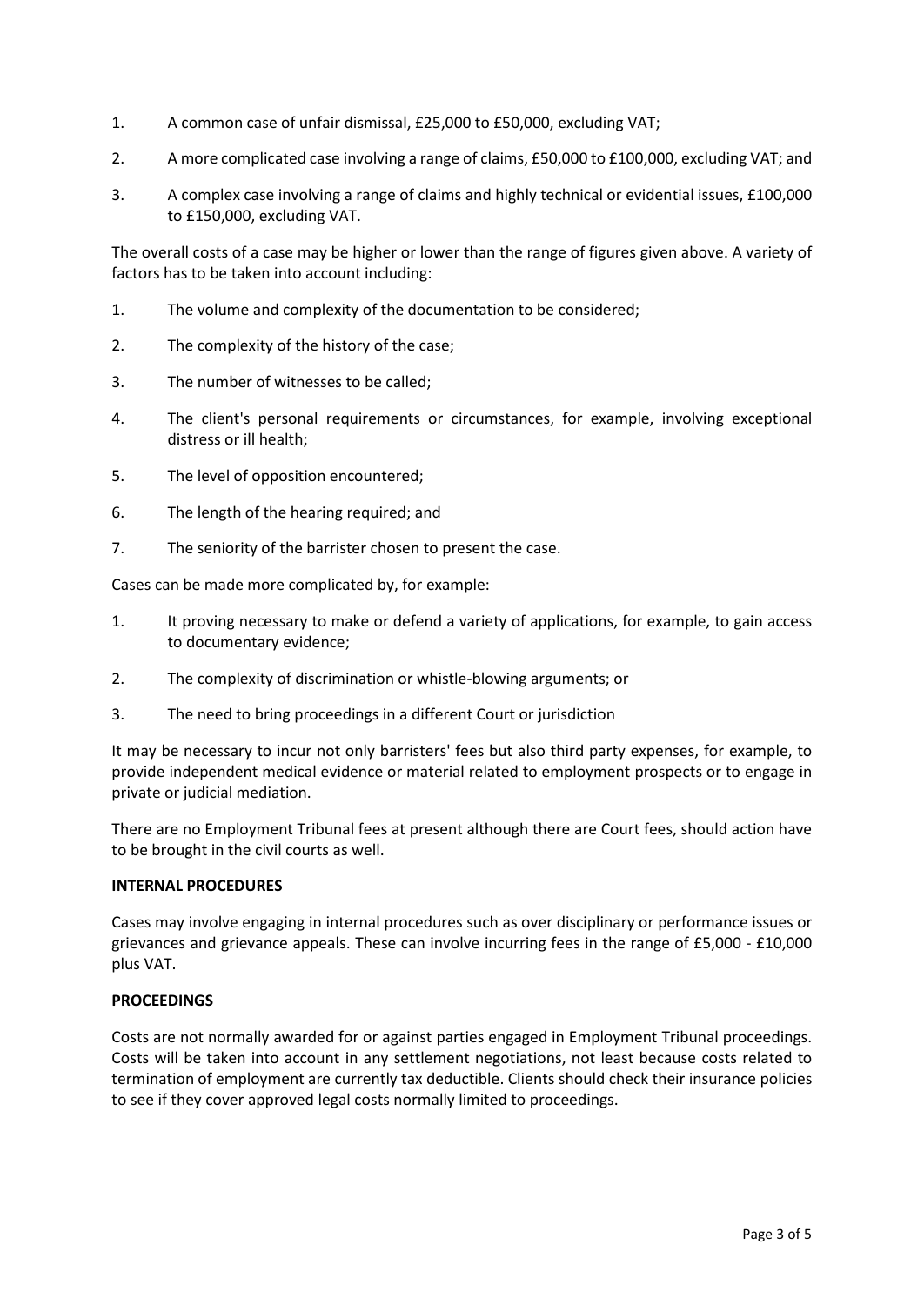### **BARRISTERS' FEES**

Barristers' fees depend upon the level of experience of the barrister appointed. We will seek to agree fees with the barrister before they are incurred but third party expenses (barristers' fees and experts' fees) will have to be provided for by the client in advance of liability for the fees being incurred.

A junior barrister appearing at a preliminary hearing of up to 2 hours might charge fees in the range of £750 to £1,000 plus VAT.

A senior barrister at a final hearing in a complex or valuable case might charge £40,000 - £50,000, with an additional daily rate of £5,000, again plus VAT. A final hearing may take between 3 and 10 days depending on the complexity of the issues and number of witnesses called.

More junior Counsel engaged for the final hearing might charge £12,000 to £15,000 with an additional daily fee of £1,500 to £2,000.

### **THE TIME TAKEN BY THE PROCESS**

The length of time required to complete an employment claim is dependent upon whether the matter is resolved by agreement or it proceeds to a hearing. Negotiations for settlement can take place at any time and this firm strongly recommends the use of private mediation in appropriate cases.

The time limit for bringing claims is normally 3 months from the date of the dismissal or the other act which forms the basis of a claim, plus one month to 6 weeks for early conciliation through ACAS. Early conciliation must be started within 3 months and must involve any relevant potential Respondent.

If a case is not settled through early conciliation or negotiation, the Employment Tribunal process is likely to take between 6 to 12 months to complete. A relevant factor is the number of claims before an Employment Tribunal at any time as this can slow down the process.